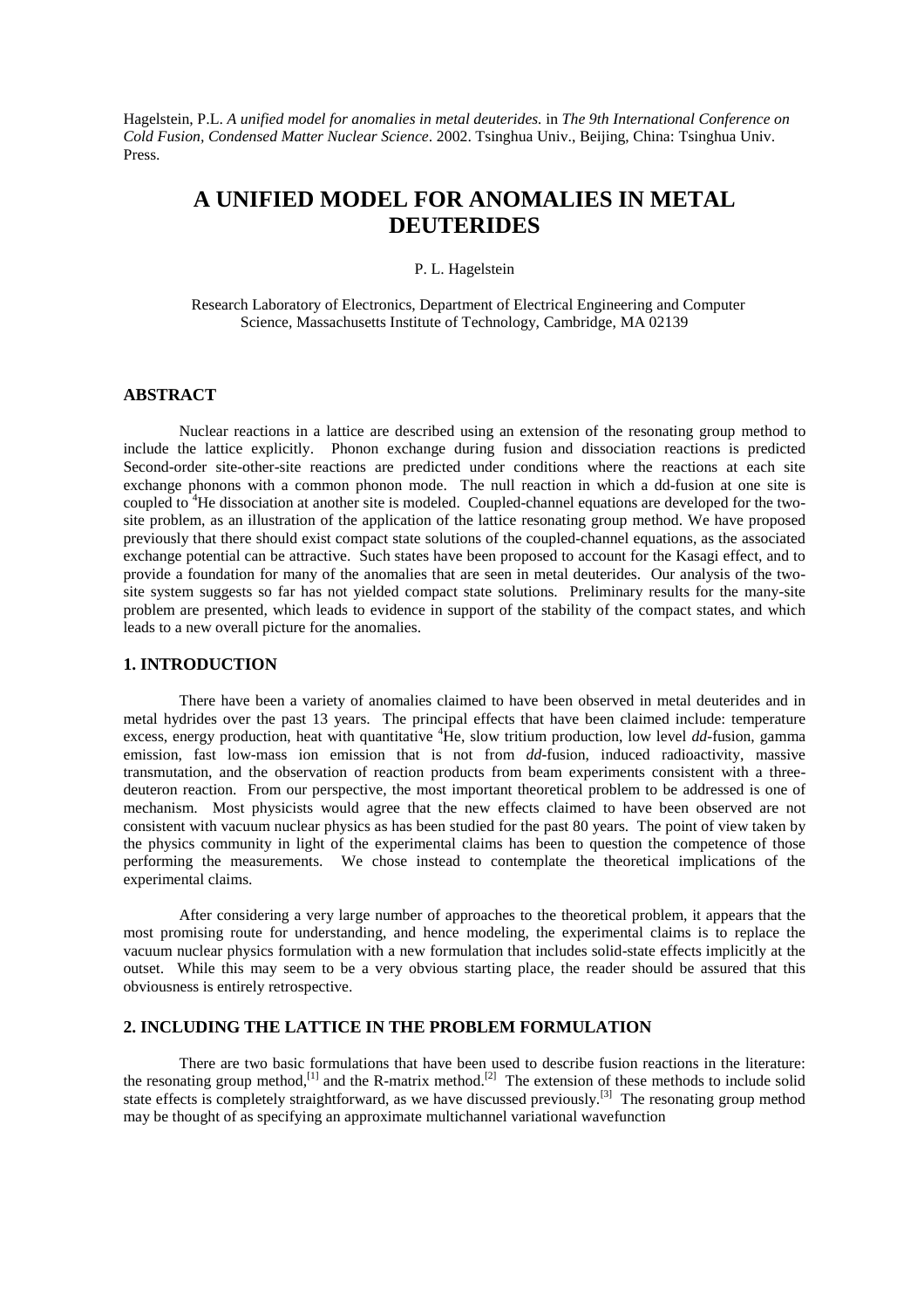$$
\Psi = \sum_{j} \Phi_{j} F_{j} \tag{1}
$$

in which the internal nuclear degrees of freedom are described by basis states  $\Phi_j$ , and the relative channel separation factors  $F_j$  describe the physics associated with the separation of the center of mass of the reacting and product nuclei. The optimization of the channel separation factors leads to coupled-channel equations that we may write formally as

$$
EF_i = \left\langle \Phi_i \mid \hat{H} \mid \Phi_i \right\rangle F_i + \sum_j \left\langle \Phi_i \mid \hat{H} - E \mid \Phi_j F_j \right\rangle \tag{2}
$$

The generalization of the approach to include solid state effects involves the replacement of the channel separation factors  $F_j$  with lattice channel separation factors  $\Psi_j$  that include in principle a description of all of the center of mass coordinates in the solid on equal footing. The lattice resonating group method is then based on an approximate multichannel variational wavefunction

$$
\Psi = \sum_{j} \Phi_{j} \Psi_{j}
$$
 (3)

The optimization of the associated lattice channel separation factors  $\Psi_j$  leads to coupled lattice multichannel equations

$$
E\Psi_i = \left\langle \Phi_i \left[ \hat{H} \right] \Phi_i \right\rangle \Psi_i + \sum_j \left\langle \Phi_i \left[ \hat{H} - E \right] \Phi_j \Psi_j \right\rangle
$$
\n(4)

The R-matrix method can be extended similarly to the lattice case. Our focus here will be on the lattice resonating group method, as it is the simpler formulation to present basic concepts.

The basic claim is that the inclusion of the solid-state part of the problem at the outset is ultimately all that is needed in order to generalize vacuum nuclear physics to be relevant to developing models for the various anomalies. A seemingly innocuous physical statement is proposed, however, the ramifications are enormous.

## **3. PHONON EXCHANGE AND SECOND-ORDER SITE-OTHER-SITE REACTION**

One would not expect that the exchange of a few phonons would have much impact on fusion rates or reaction channels of first-order reactions in the lattice. Perhaps the most promising route to demonstrate directly the existence of a phonon exchange effect is to seek a modification of the angular dependence of the reaction products for very low energy fusion reactions in a solid with a very strong uniform optical phonon field. This would involve careful low energy accelerator experiments in which the angular distribution would be measured with and without optical phonon excitation. A small change in the angular distribution of the dd-fusion products would occur if a strong phonon exchange effect were present. If measured, it would prove that angular momentum exchange between a phonon field and the microscopic nuclear system can occur. No such experiments have been done or are planned to the author's knowledge.

However, the new formulation allows for the possibility of a novel class of second-order reactions. A second-order reaction is possible for reacting nuclei at two different sites as long as phonon exchange occurs with a common phonon mode.<sup>[4]</sup> The most important of such a second-order reaction in a metal deuteride is the null reaction

$$
(d+d)_a + {^4He} \leftrightarrow {^4He}_a + (d+d)_b
$$
 (5)

Two deuterons fuse at one site, and a helium nucleus dissociates at another site, the two processes being coupled together through phonon exchange with a common phonon field. The microscopic selection rules require an E2 electric quadrupole interaction, which in this case comes about through phonon exchange. This reaction we will discuss further below.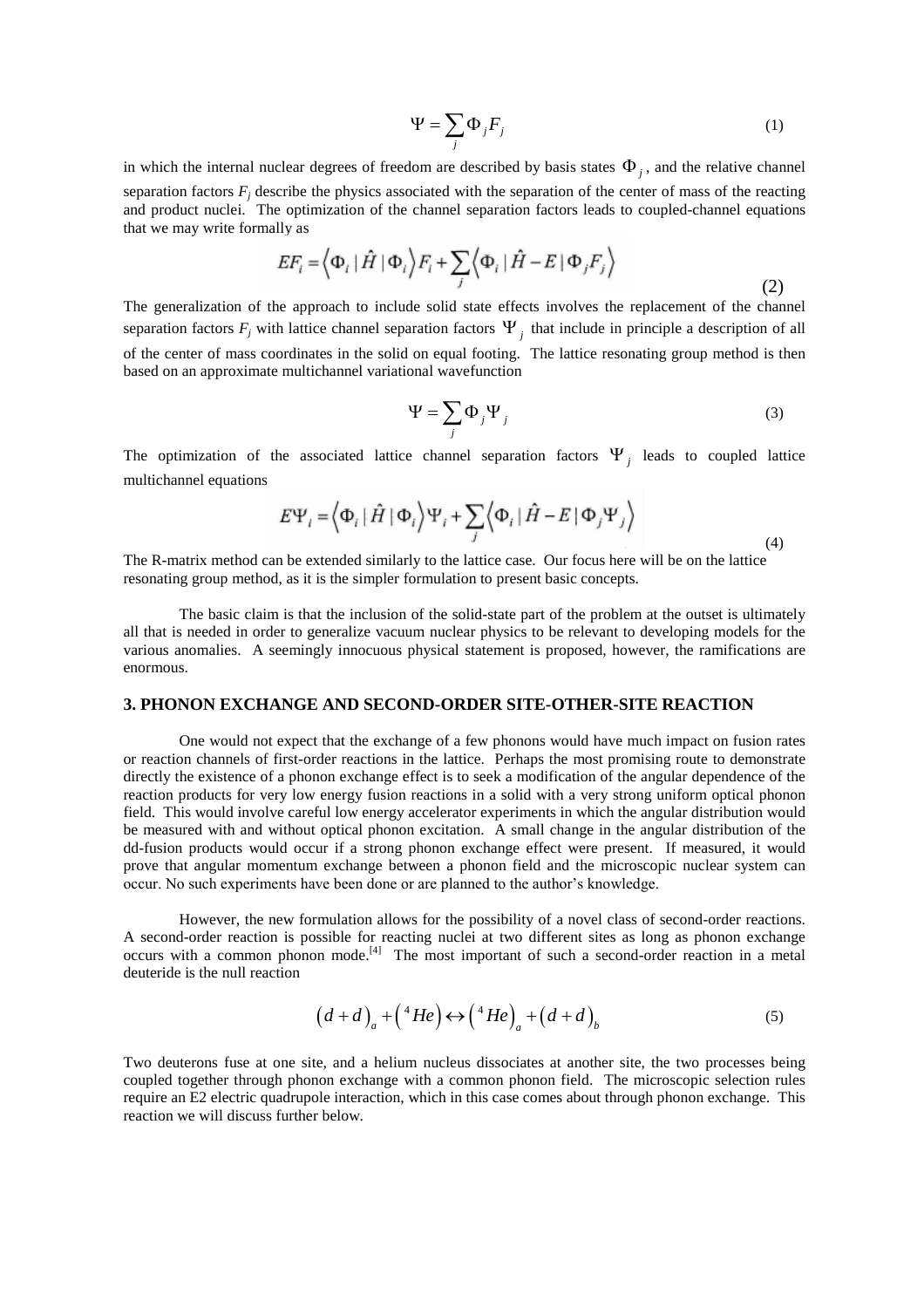This basic mechanism also implies other second-order reactions. Relevant to light water reactions is the  ${}^{3}$ He version of the null reaction

$$
(p+d)_a + {^{3}He} \leftrightarrow {^{3}He}_a + (p+d)_b
$$
 (6)

The energy from a fusion reaction at one site can disintegrate a nucleus at another state, through a secondorder reaction of the form

$$
(d+d)_a + {^A}Pd \rightarrow + {^4}He \quad _a + {^{A-4}}Ru + \alpha \quad _b \tag{7}
$$

In this case, the alpha particles would be ejected at energies between 18-21 MeV, as reported by Chambers.<sup>[5]</sup> The observations of Cecil in  $TiD_2$  can be accounted through a similar mechanism.<sup>[6]</sup> Iwamura has recently claimed the observation of substantial transmutation effects.<sup>[7]</sup> The specific cases that he reports, assuming that the effect is real, could be accounted for by site-other-site reactions of the form

$$
(d+d)_a + {^A Z} \rightarrow {^4 He}_a + {^{A-12} (Z-6)} + {^{12} C}_b
$$
 (8)

assuming that the energetic  ${}^{12}C$  nucleus produced as a result subsequently reacts with a nearby nucleus in a  ${}^{12}C$  (<sup>A'</sup>Z',<sup>A'+8</sup>[Z'+4])<sup>4</sup>He reaction.

#### **4. TWO-SITE MODEL WITH A WIGNER INTERACTION**

As in our previous work, we seek the simplest models that contain the physics of interest in order to illustrate the effects under discussion. In the many-body problem of interest, there are a very large number of sites that can interact. Here we restrict ourselves to only two active sites. Many phonon modes in general are involved. Here we reduce the problem down to a single highly excited mode, while all other modes are accounted for in local coordinates.<sup>[8]</sup> The nuclear interaction depends on spin and isospin in a complicated way. Here we propose to simply use a scalar Wigner Gaussian interaction. In the end, the resulting Hamiltonian for the coupled lattice and nuclear system is of the form

$$
\hat{H} = -\sum_{j} \frac{\hbar^2 \nabla_j^2}{2M_j} - \sum_{i < j} V_0 e^{-\alpha |\mathbf{R}_i - \mathbf{R}_j|^2} + \sum_{i < j} \frac{e^2}{|\mathbf{R}_i - \mathbf{R}_j|} - \frac{\hbar^2}{2\mu} \frac{d^2}{dq^2} + V(q) + V_{loc} \tag{9}
$$

The sum over nuclear coordinate ranges over four nucleons at one site, and four more nucleons at a second site. Nucleons interact with each other through an attractive scalar Gaussian interaction and Coulomb interaction. The highly excited phonon mode has amplitude *q*. For the two sites to interact with a common phonon mode, the two sites must be close together, within several hundred Angstroms to a micron, depending on the phonon mode in question. The optical phonon modes between 8 and 15 THz in PdD would probably be most effective. However, the highest acoustical phonon modes in the THz region may show a response, and one might expect the strong coupling between electrons and phonons to lead to a response at higher frequencies. The local potential seen by either a pair of deuterons or a helium nucleus at each site is presumed to be approximately spherical in the absence of effects due to the highly excited phonon mode. The nuclear and Coulomb interaction depends on the highly excited phonon mode through the relative deuteron center of mass coordinate of the deuterons.

An approximate wavefunction for the coupled lattice and nuclear system is developed according to

$$
\Psi = \sum_{n} A_{n} \left| \Phi_{He}^{a} \Phi_{He}^{b} \phi_{n} \right\rangle + \sum_{nlm} \left| \Phi_{dd}^{a} \Phi_{He}^{b} \phi_{n} Y_{lm}^{a} \right\rangle \frac{P_{nlm}^{a} (r)}{r} + \sum_{nlm} \left| \Phi_{He}^{a} \Phi_{dd}^{b} \phi_{n} Y_{lm}^{b} \right\rangle \frac{P_{nlm}^{b} (s)}{s}
$$

$$
+ \sum_{n} \sum_{lm} \sum_{lm} \left| \Phi_{dd}^{a} \Phi_{dd}^{b} \phi_{n} Y_{lm}^{a} Y_{lm}^{b} \right\rangle \frac{P_{nlmlm}^{ab} (r, s)}{rs}
$$
(10)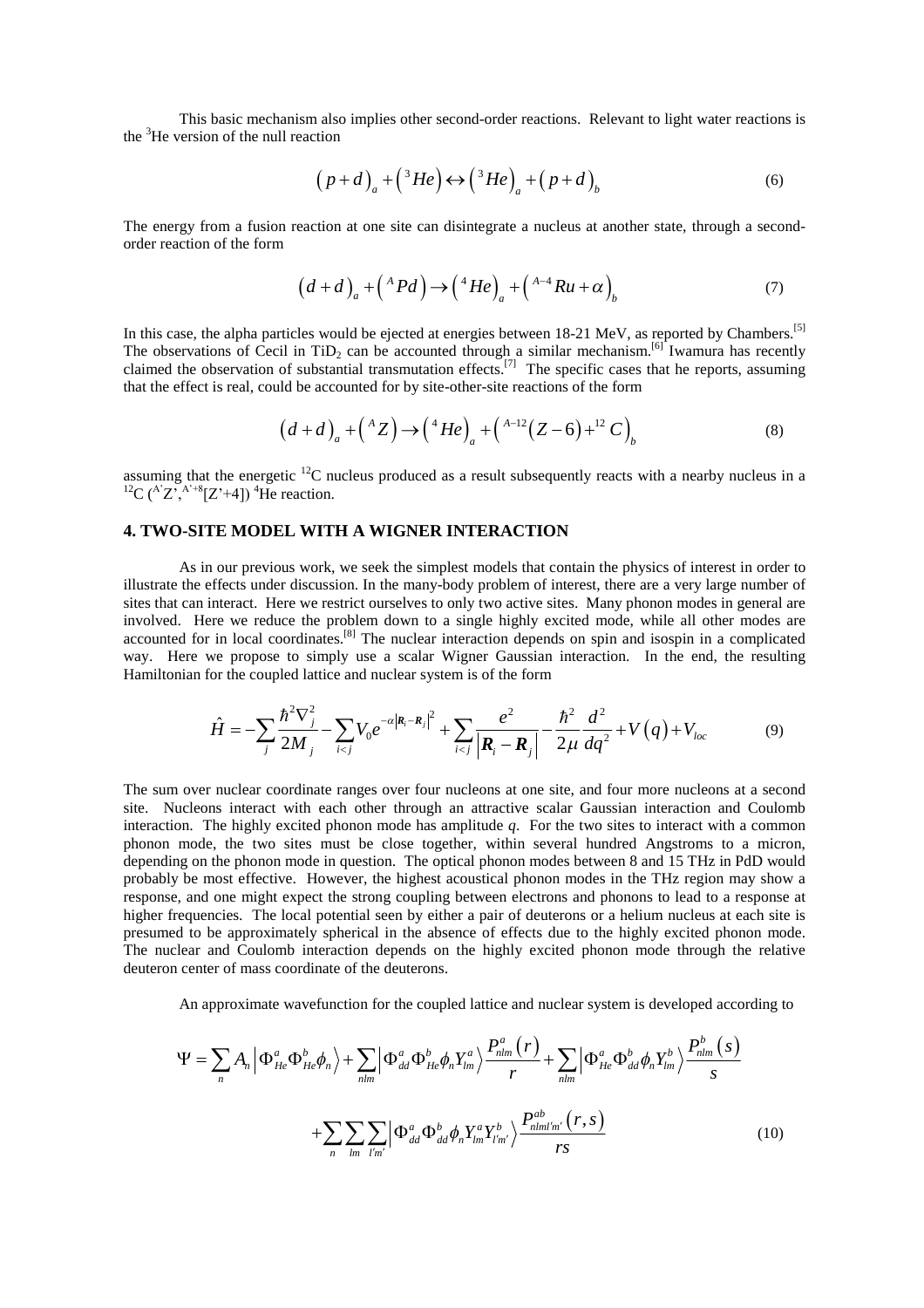We consider in this model that the terms  $\langle \cdots \rangle$  are to be taken as basis functions, and the various *P* functions are the residual radial lattice coupled-channel separation factors. The basis functions include internal nuclear  $\Phi$  functions, that keep track of whether the two sites, *a* and *b*, are occupied by a deuteron pair or a helium nucleus. The highly excited phonon mode is accounted for by  $\phi_n$ . The angular momentum associated with the local radial channel separation factor is accounted for by the various spherical harmonics  $Y_{lm}$ .

The optimization of the wavefunction leads to lattice coupled-channel equations of the form described previously. For example, the two-helium channel is optimized to give

 $\overline{1}$ 

$$
EA_n = \left\langle \Phi_{He}^a \Phi_{He}^b \phi_n \left| \hat{H} \right| \Phi_{He}^a \Phi_{He}^b \phi_n \right\rangle A_n + \sum_{n \text{lim}} \left\langle \Phi_{He}^a \Phi_{dd}^b \phi_n \left| \hat{H} - E \right| \Phi_{dd}^a \Phi_{He}^b \phi_n Y_{lm}^a \frac{P_{n \text{lim}}^a(r)}{r} \right\rangle
$$
  
+ 
$$
\sum_{n \text{lim}} \left\langle \Phi_{He}^a \Phi_{He}^b \phi_n \left| \hat{H} - E \right| \Phi_{He}^a \Phi_{dd}^b \phi_n Y_{lm}^a Y_{lm}^b \frac{P_{n \text{lim}}^b(s)}{s} \right\rangle
$$

This equation and equivalent equations for other channels are reduced to radial coupled-channel equations of the form

(11)

$$
EA_n = \left[2E_{He} + \hbar\omega_0\left(n + \frac{1}{2}\right)\right]A_n + \sum_{n'm} \int_0^\infty v_{lm}^{nn'}(r)\left[P_{n'm}^a(r) + P_{n'm}^b(r)\right]dr\tag{12}
$$

$$
EP_{nlm}^{a}(r) = \left[E_{He} + E_{dd} + \hbar \omega_{0} \left(n + \frac{1}{2}\right) - \frac{\hbar^{2}}{2\mu} \frac{d^{2}}{dr^{2}} + \frac{\hbar^{2}l(l+1)}{2\mu r^{2}} + V^{a}(r)\right]P_{nlm}^{a}(r)
$$
  
+
$$
\sum_{n'} \left[v_{lm}^{nn'}(r)\right]^{*} A_{n'} + \sum_{n'} \sum_{l'm'} \int_{0}^{\infty} v_{l'm'}^{nn'}(s) P_{n'lml'm'}^{ab}(r, s) ds
$$
(13)

$$
EP_{nlm}^{b}(s) = \left[E_{He} + E_{dd} + \hbar \omega_{0} \left(n + \frac{1}{2}\right) - \frac{\hbar^{2}}{2\mu} \frac{d^{2}}{ds^{2}} + \frac{\hbar^{2}l(l+1)}{2\mu s^{2}} + V^{b}(s)\right] P_{nlm}^{b}(s) + \sum_{n'} \left[v_{lm}^{nn'}(s)\right]^{*} A_{n'} + \sum_{n'} \sum_{l'm'} \int_{0}^{\infty} v_{l'm'}^{nn'}(r) P_{n'l'm'lm}^{ab}(r, s) dr \tag{14}
$$

$$
EP^{ab}_{nlm'm'}(r,s) = \left[2E_{dd} + \hbar \omega_0 \left(n + \frac{1}{2}\right) - \frac{\hbar^2}{2\mu} \frac{d^2}{dr^2} + \frac{\hbar^2 l(l+1)}{2\mu^2} + V^a(r) - \frac{\hbar^2}{2\mu} \frac{d^2}{ds^2}\right]
$$

$$
+\frac{\hbar^{2}l'(l'+1)}{2\mu s^{2}}+V^{b}(s)\bigg]P_{nlml'm'}^{ab}(r,s)+\sum_{n'}\big[ \nu_{l'm'}^{nn'}(s)\big]^{*}P_{n'lm}^{a}(r)+\sum_{n'}\big[ \nu_{lm}^{nn'}(r)\big]^{*}P_{n'l'm'}^{b}(s) \qquad (15)
$$

These equations are derived assuming a harmonic oscillator model for the highly excited phonon mode.

#### **5. PHONON EXCHANGE**

Phonon exchange appears naturally within the model. We have pursued a calculation of phonon exchange in the case of Gaussian nuclear wavefunctions.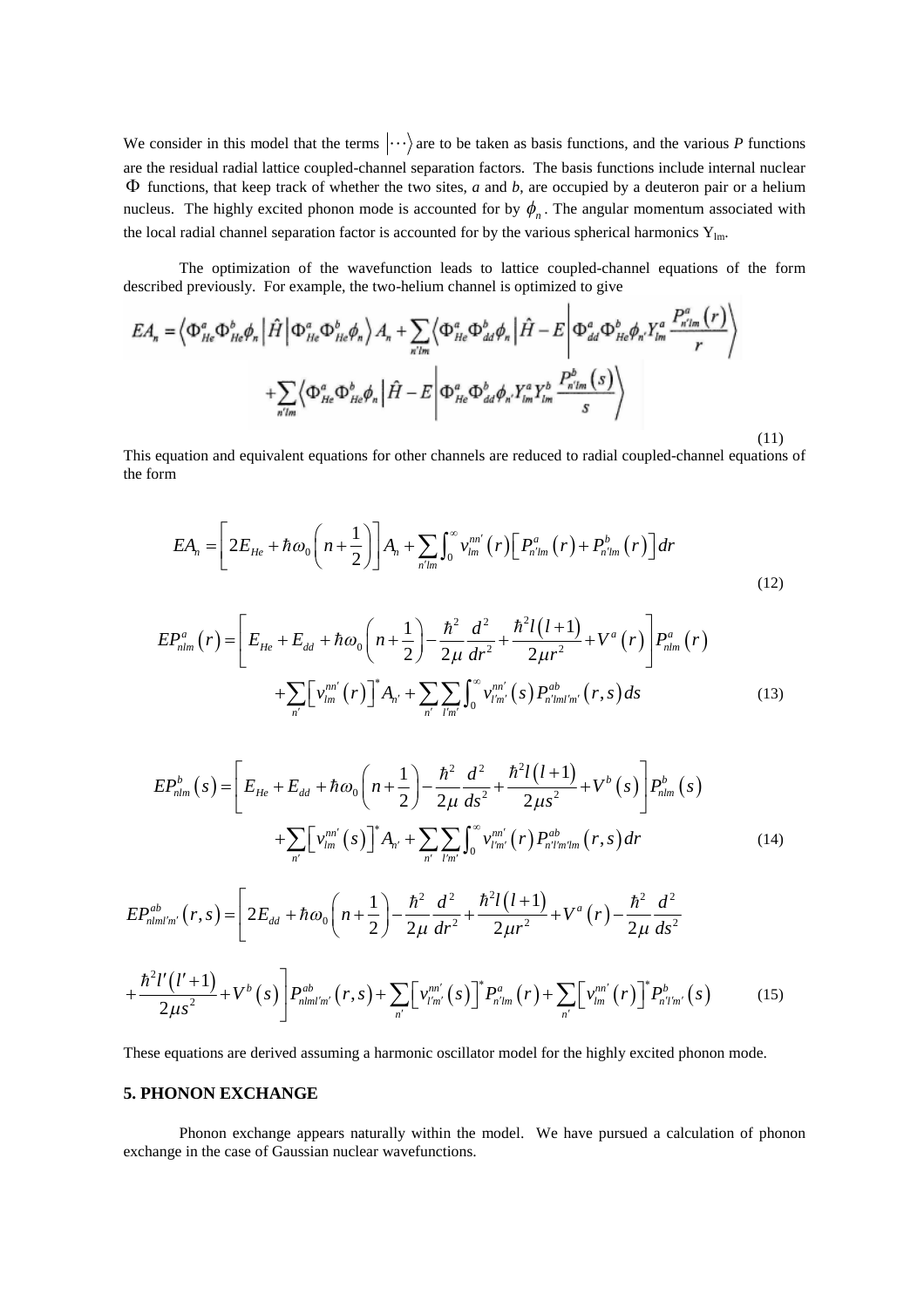$$
\Phi_d = \Phi_2 = N_2 e^{-\beta_2 |r_1 - r_2|^2}
$$
(16)  

$$
\Phi_{He} = \Phi_4 = N_4 e^{-\beta_4 |r_1 - r_2|^2} e^{-\beta_4 |r_1 - r_3|^2} e^{-\beta_4 |r_1 - r_4|^2} e^{-\beta_4 |r_2 - r_3|^2} e^{-\beta_4 |r_2 - r_4|^2} e^{-\beta_4 |r_3 - r_4|^2}
$$
(17)

The overlap integral between a deuteron pair and a helium nucleus depends on the relative distance between the deuteron center of mass coordinates. If we naively replace *H-E* by the scalar Wigner interaction, then we obtain

$$
\left\langle \Phi_{dd} \left| \hat{H} - E \right| \Phi_{He} \right\rangle = -V_0 N_2^2 N_4 \int d^3 x_{21} \int d^3 x_{43} e^{-\beta_2 |x_{21}|^2} e^{-\beta_2 |x_{43}|^2}
$$
  

$$
\left[ e^{-\alpha |r_1 - r_3|^2} + e^{-\alpha |r_1 - r_4|^2} + e^{-\alpha |r_2 - r_3|^2} + e^{-\alpha |r_2 - r_4|^2} \right]
$$
  

$$
e^{-\beta_4 |x_{21}|^2} e^{-\beta_4 |r_1 - r_3|^2} e^{-\beta_4 |r_1 - r_4|^2} e^{-\beta_4 |r_2 - r_3|^2} e^{-\beta_4 |r_2 - r_4|^2} e^{-\beta_4 |x_{43}|^2}
$$
(18)

Where  $\mathbf{x}_{21} = \mathbf{r}_2 - \mathbf{r}_1$  and  $\mathbf{x}_{43} = \mathbf{r}_4 - \mathbf{r}_3$ . The distance between the two-deuteron center of mass coordinates is a function of the amplitude of the highly excited phonon mode

$$
\frac{1}{2}(\mathbf{r}_3 + \mathbf{r}_4) - \frac{1}{2}(\mathbf{r}_1 + \mathbf{r}_2) = \overline{\mathbf{r}} + \Delta u \hat{q}
$$
\n(19)

Here  $\vec{r}$  is the residual radial separation coordinate, and  $\Delta u \hat{q}$  describes the relative motion due to the highly excited phonon mode. The basic picture that underlies this discussion is one in which two deuterons occupy a single site, either due to high loading, high temperature, or due to the presence of vacancies within the metal deuteride. Occasionally, the deuterons tunnel close together. While close together, the deuterons are still part of the lattice, and constitute a component of the phonon modes of the lattice. When they are close together, the very strong nuclear and Coulomb interactions dominate over the interactions with relatively distant atoms that may be a few Angstroms away. However, the deuterons will still exhibit a response in the presence of strong phononic excitation, although a weak one, which must be computed using a linearization scheme that takes into account the very strong interactions the deuterons undergo while close together. The resulting relative motion that is accounted from the  $\Delta u \hat{q}$  term is expected to be on the order of fermis.

After much algebra and the use of the WKB approximation, we obtain for an interaction

$$
\left\langle \Phi_{dd}\phi_{n}Y_{lm} \left| \hat{H} - E \right| \phi_{He}\phi_{n'} \right\rangle = -4V_{0} \left[ \frac{8^{\frac{1}{4}} (2\beta_{2})^{\frac{3}{2}} (4\beta_{4})^{\frac{9}{4}}}{\pi^{\frac{1}{4}} (\beta_{2} + 2\beta_{4})^{\frac{3}{2}} (\beta_{2} + 2\beta_{4} + \frac{\alpha}{2})^{\frac{3}{2}}} \right] e^{-K|\vec{r}|^{2}} \sqrt{2l+1} \delta_{m,0}
$$
  

$$
\times \frac{1}{\pi} \int_{-\frac{\pi}{2}}^{\frac{\pi}{2}} e^{-K|\Delta u|^{2} q_{\text{max}}^{2} \sin^{2} \xi} i_{l} (2K\vec{r} |\Delta u| q_{\text{max}} \sin \xi) \cos (\Delta n \xi) d\xi
$$
(20)

where  $\Delta n$  is the number of phonons exchanged, and where

$$
K(\alpha, \beta_2, \beta_4) = \frac{8\beta_4^2 + 4\beta_2\beta_4 + 4\beta_4\alpha + \beta_2\alpha}{\beta_2 + 2\beta_4 + \frac{\alpha}{2}}
$$
(21)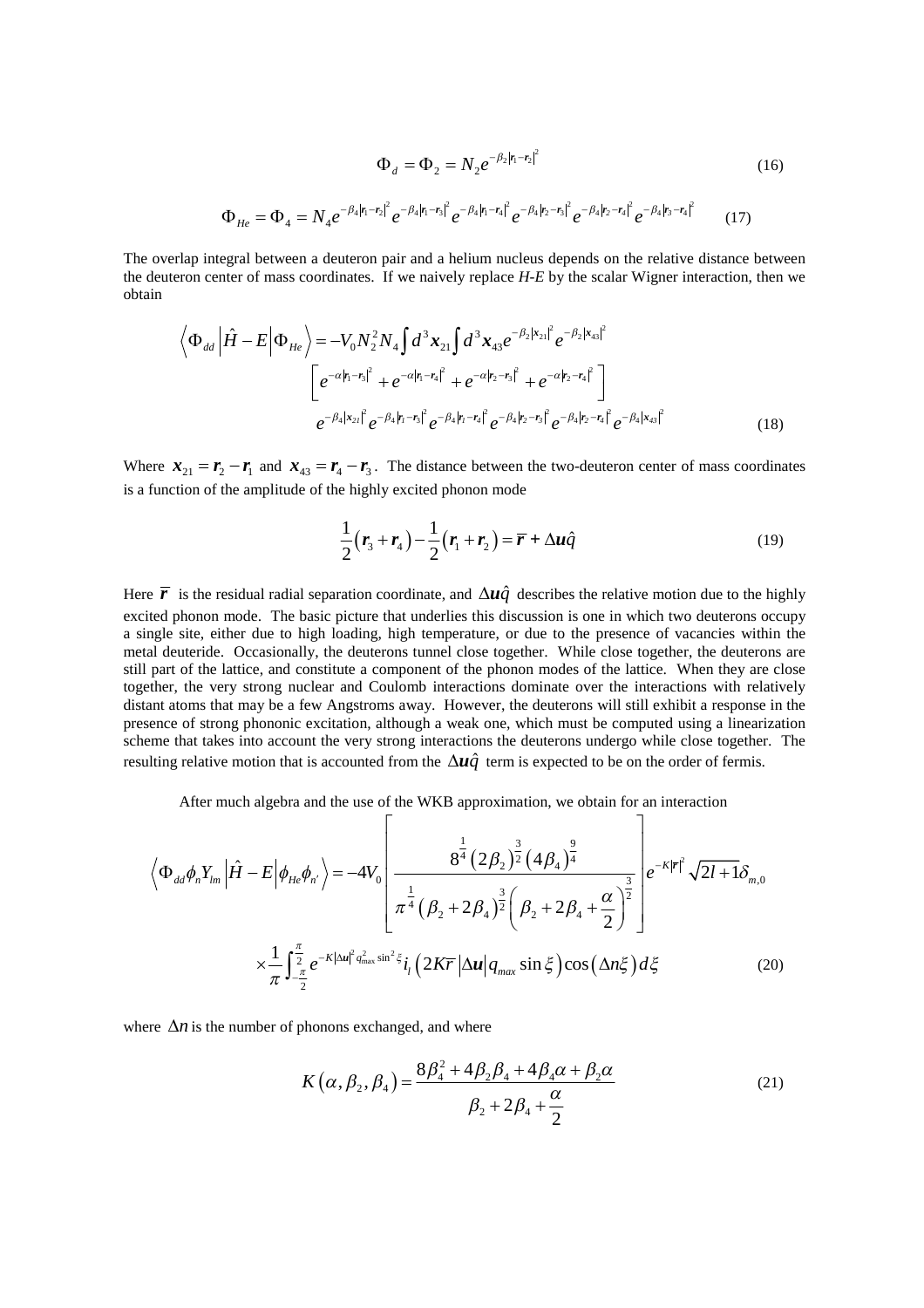$$
i_n(z) = \sqrt{\frac{\pi}{2z}} I_{n + \frac{1}{2}}(z)
$$
 (22)

Our calculations so far indicate that a maximum local relative motion  $|\Delta u|q_{\text{max}}$  on the order of half a fermi is sufficient to generate a significant two-phonon exchange interaction. Relative motion on the order of several fermis can result in the exchange of on the order of 10 phonons within this kind of model.

# **6. THE MANY-SITE PROBLEM**

We have considered the generalization of the problem to the case of many sites. The mechanics of the construction of the many-site coupled channel equations are straightforward, however, the problem seems to be qualitatively richer as we discuss below. In conducting the study, we had hoped to obtain a continuum of compact state solutions, along the lines that we outlined in a recent lengthy review of the problem.<sup>[9]</sup> Our recent results suggest that the conclusions in this review are somewhat naïve, and that the basic picture requires some revision.

The many-site coupled-channel equations are of the basic form

$$
EP_M^{\beta} = H_{\beta} P_M^{\beta} + \sum_{\alpha,k} v_k P_{M-1}^{\alpha} + \sum_{\gamma,k} < v_k |P_{M+1}^{\gamma} >
$$
 (23)

where  $P_M^{\beta}$  is a many-site channel separation factor with configuration  $\beta$  and with index *M* defined by

$$
M = \frac{N_{dd} - N_{He}}{2} \tag{24}
$$

There are a very large number of channels, and it quickly becomes impractical to attempt a direction solution of them. In our previous work, we made use of infinite-order Brillouin-Wigner perturbation theory in order to get some insight as to possible nature of the solutions. Here, we simply note that it appears that such an approach is simply not up to the problem when the coupling becomes strong enough to be interesting in terms of accounting for the experimental results. Instead, we must make use of alternate approximations.

Of fundamental concern is the question of whether there exist localized solutions to the many-site version of the coupled-channel equations. It seems *a priori* unlikely that an answer would be forthcoming without a brute force computation on the coupled-channel equations. Our efforts to date on this problem have so far not produced insight. For the purposes of the present discussion, we might adopt as an ansatz the assumption that we can define useful localized states which may or may not be stable, and proceed with the calculation in order to ascertain the goodness of the ansatz with solutions in hand. This appears to be a productive approach.

We propose to simplify matters further in order to allow us to make progress on the development of this very hard problem by assuming that all sites are identical, and furthermore, that the establishment of a localized state at each of these sites will involve the same local superposition of orbitals within the different angular momentum channels. These simplifications lead ultimately to a an approximate time-independent eigenvalue equation based on a Hamiltonian of the form

$$
H = \Delta E(\Sigma_z + S) + \hbar \omega \left( n + \frac{1}{2} \right) + \langle h \rangle \left( \Sigma_z + S \right) + \sum_{n'} \left( \Sigma_+ + \Sigma_- \right) V_{nn'} \delta_{nn'} \tag{25}
$$

In this Hamiltonian the  $\Sigma$  operators are pseudospin operators that are developed as a superposition over Pauli matrices at the different sites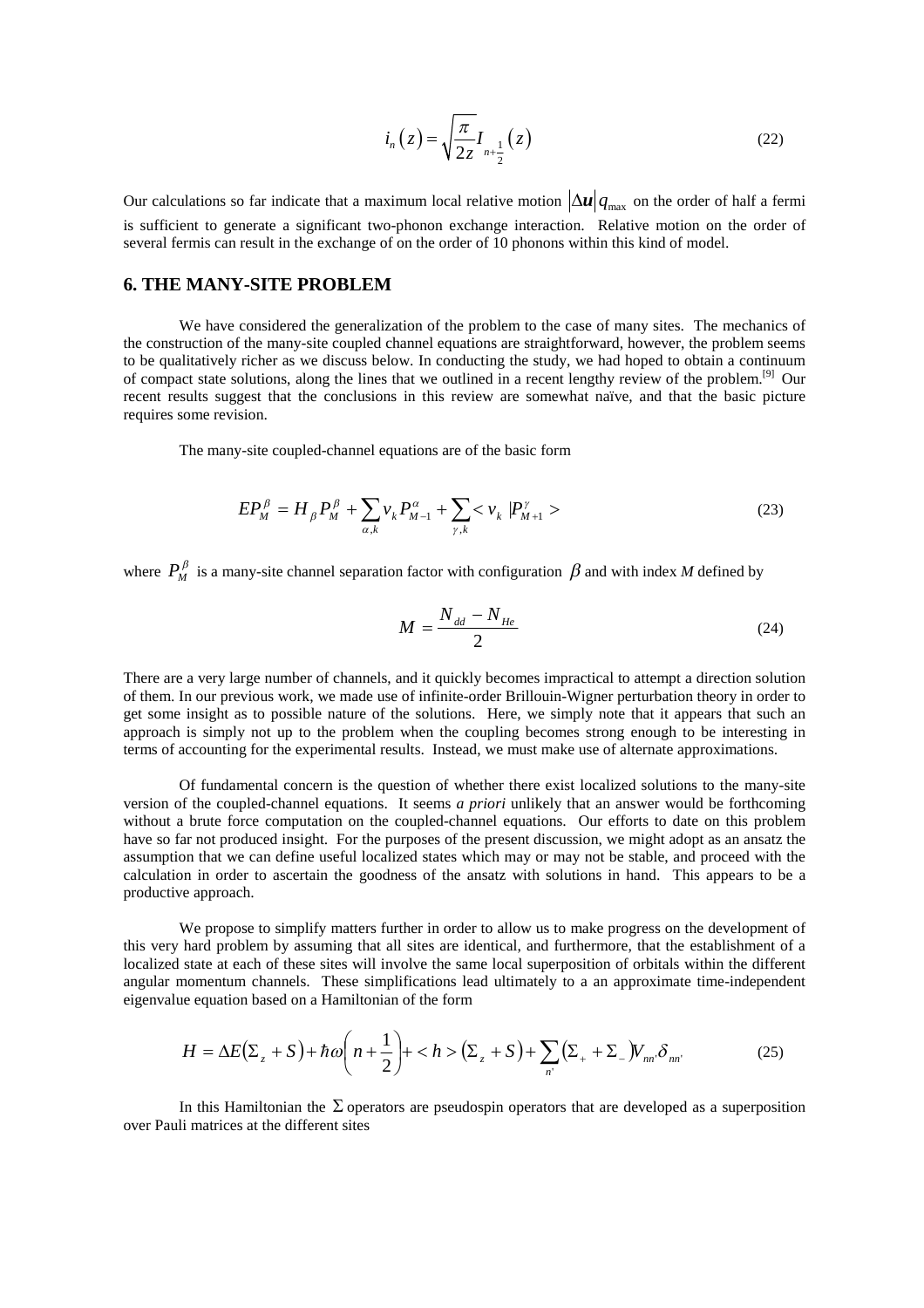$$
\Sigma = \sum_{i} \sigma_{i} \tag{26}
$$

The parameter *S* is the Dicke number for the system

$$
S = \frac{N_{dd} + N_{He}}{2} \tag{27}
$$

The localization energy for a single site is  $\langle h \rangle$ , and the  $V_{nn'}$  terms are integrals of the interaction potentials and localized orbitals summed over the different angular momentum channels.

We have encountered such a Hamiltonian previously, before we had considered the possibility of localized two-deuteron states, as perhaps applying to a many-body version of the problem in which molecular states would make phonon-mediated transitions to helium states. In that case, the hope was that the number of sites involved would be sufficiently large that the Dicke enhancement could offset the Gamow factors. Here, we apply the Hamiltonian now to the situation where compact states are making transitions, in which case there is no Gamow factor, and the coupling is very strong. In our previous work, we studied this kind of model in order to understand under what conditions such a model might lead to extended states that were sufficiently broad in *n* so as to allow coherence between the states with different number of fusion events and vastly different phonon number such that approximate energy conservation occurred. We were astonished at how this model stubbornly insisted on producing localized states in which the number of phonons exchanged was on the order of the associated dimensionless coupling constant. This being said, we are aware that the eigenfunctions of this Hamiltonian are generally not overly interesting in regards to relating to the physical problem in question, without further input to the problem.

## **7. INCLUDING LOSS**

The basic problem with the model Dicke Hamiltonian lies in its high degree of symmetry when *n* and *S* are large, and *M* is small. In order to develop delocalized solutions, the symmetry needs to be broken somehow. Either we require coupling coefficients that depend strongly on *n* or *M*, or else we need some kind of additional potential that is highly nonlinear in one or both of these quantum numbers. It is the case that working in the limit where the number of helium nuclei that interact is on the order of the dimensionless coupling strength makes a difference with respect to delocalizing the solutions in *n* and *M* space.

There is another effect which is much more important, and which has a very strong dependence on *M*. This includes loss terms. For example, when two deuterons fuse in the many-site problem, the offresonant energy  $\Delta E$  (24 MeV) is more than enough to fuel recoil between localized deuterons and many other highly energetic decay modes. The presence of such decay modes completely destroys the underlying symmetry of the problem, and produces significant delocalization of the wavefunction in *n* and *M* space. Unfortunately, the inclusion of decay channels into a Hamiltonian is not particularly straightforward. Such problems in other disciplines are often handled using density matrices. We wish not to adopt such a formulation here, as the associated complications would likely make further progress more difficult due to the added complexity of the approach.

Instead, we prefer to think about the problem as a probability flow problem, as we will outline below. In order to derive the relevant flow problem, we consider a Hamiltonian of the form

$$
H = H_0 + V \tag{28}
$$

We imagine that the problem divides up into three sets of basis states, source states, sink states, and states intermediate between the two. For example, we might consider deuteron pairs locally in molecular states to be part of the source states. States that contain energetic reaction products that result from recoil processes or other reactions are sink states. Intermediate states are those including helium nuclei or two-deuteron compact states in the sites of interest. We may divide the associated Hilbert space into three sectors that correspond to source basis states, sink basis states, and intermediate basis states. After all, loss can be thought of as simply transitions from a sector of Hilbert space that one is interested in, to other sectors. We can accomplish this splitting of the different sectors by taking advantage of Feshbach projection operators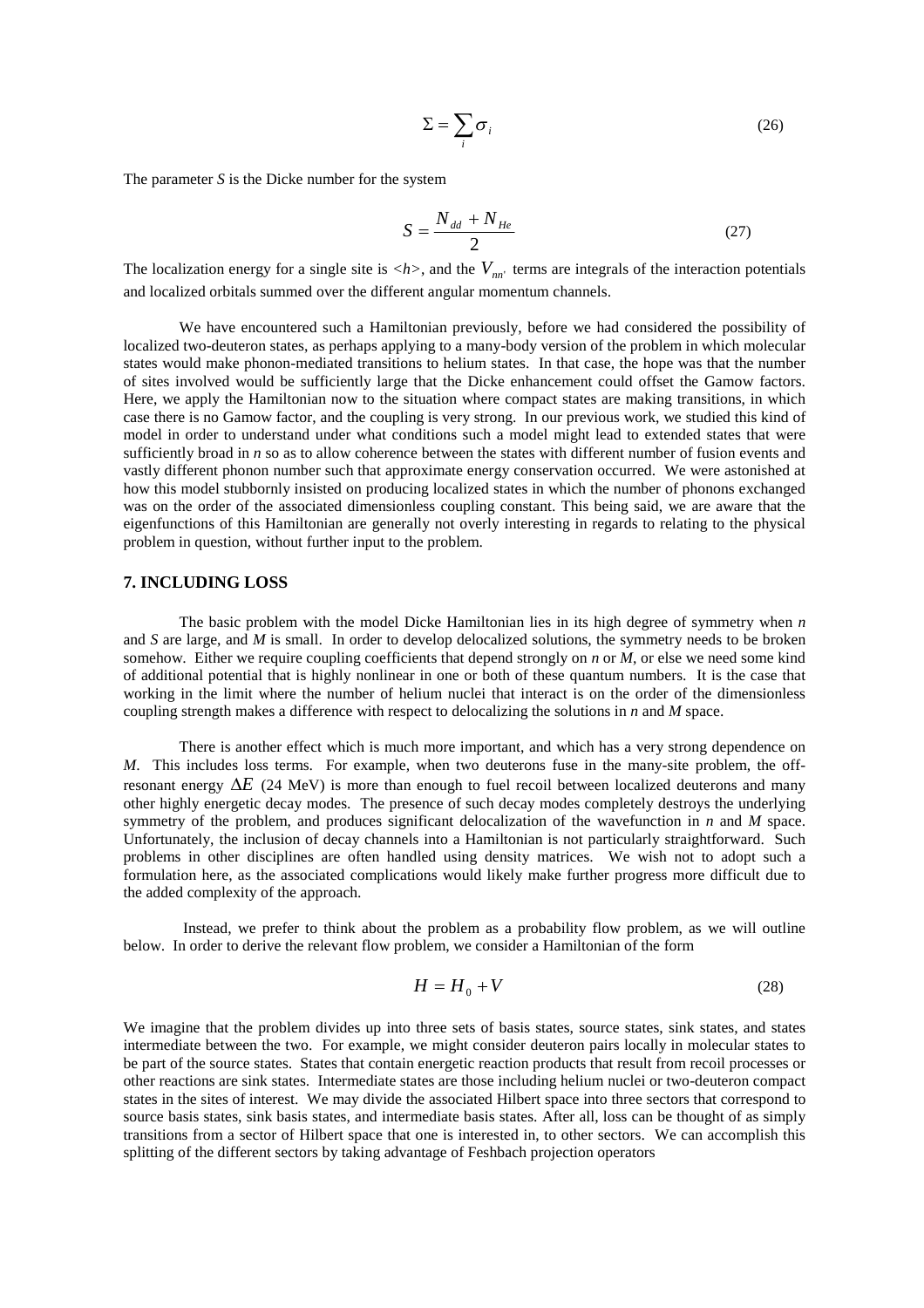$$
P_i = \sum_j |\Phi_j\rangle \langle \Phi_j| \tag{29}
$$

where the summation *j* is over the basis states in sector *i*. The time independent Schrodinger equation for this Hamiltonian is

$$
E\Psi = H_0 \Psi + V\Psi \tag{30}
$$

To split this equation into sector-dependent equations, we assume that the eigenfunctions contains components in the three different sectors

$$
\Psi = \Psi_1 + \Psi_2 + \Psi_3 \tag{31}
$$

The time-independent Schrodinger equation is then divided into sector-dependent equations given by

$$
E\Psi_1 = H_1\Psi_1 + V_{12}\Psi_2
$$
 (32)

$$
E\Psi_2 = H_2\Psi_2 + V_{21}\Psi_1 + V_{23}\Psi_3
$$
\n(33)

$$
E\Psi_3 = H_3 \Psi_3 + V_{32} \Psi_2 \tag{34}
$$

We identify  $\Psi_1$  with the source sector,  $\Psi_2$  with the intermediate states, and  $\Psi_3$  with the sink states. In writing these equations, we presume that there is no direct coupling between source and sink states. The sink states can be eliminated as in infinite-order Brillouin-Wigner theory

$$
\Psi_3 = [E - H_3]^{-1} V_{32} \Psi_2 \tag{35}
$$

The intermediate sector equation then becomes

$$
E\Psi_2 = H_2\Psi_2 + V_{21}\Psi_1 + V_{23}\left[E - H_3\right]^{-1}V_{32}\Psi_2
$$
\n(36)

The interaction between the intermediate sector and the sink sector appears in this equation in the same way as in infinite-order Brillouin-Wigner theory. When the resolvant operator has a pole in a continuum at energy *E*, then the inverse operator develops an imaginary component that describes decay. We see in this equation a description of the intermediate sector, driven by the source sector, and decaying to the sink sector. We can solve formally for the intermediate sector component of the wavefunction to obtain

$$
\Psi_2 = \left[ E - H_2 - V_{23} \left[ E - H_3 \right]^{-1} V_{32} \right]^{-1} V_{21} \Psi_1 \tag{37}
$$

This accomplishes the development of a probability amplitude flow equation, complete with source and with sink. Although the underlying formulation is rigorously Hermitian throughout, the inverse operator describing the intermediate sector evolution is non-Hermitian with respect to the intermediate sector. We have included loss into a Schrodinger formulation in a useful way. We define the operator  $K_2$  to be the intermediate sector Hamiltonian augmented with loss terms that are non-Hermitian with respect to the sector 2 basis states

$$
K_2 = H_2 + V_{23} \left[ E - H_3 \right]^{-1} V_{32} \tag{38}
$$

The intermediate state solution written in terms of this operator becomes

$$
\Psi_2 = [E - K_2]^{-1} V_{21} \Psi_1 \tag{39}
$$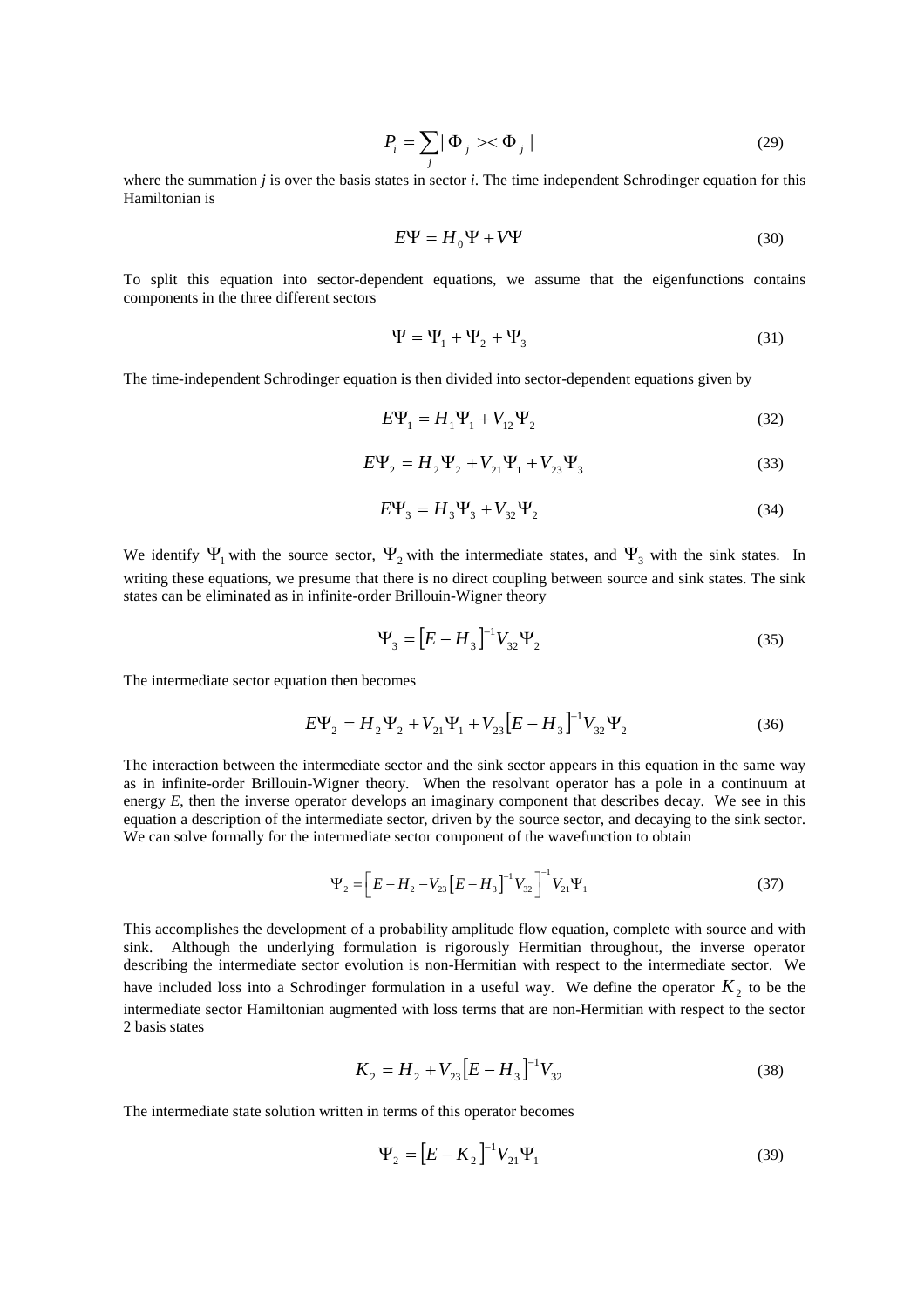This is interesting, as  $K_2$  has eigenfunctions that are delocalized due to the presence of loss terms that are very nonlinear in *M*.

## **7. INTERMEDIATE STATE DISTRIBUTIONS**

We have put together a computer code to analyze the intermediate state solutions along the lines outlined above. Let us consider a few examples in order to illustrate some of the systematics. In Figure 1, we show the logarithm of the probability distribution under conditions



**Figure 1:** Probability distribution in the vicinity of the source in the case of weak coupling.

where the source is localized at ( $M_0$ ,  $n_0$ ), and the coupling is weak. In this case, the initial condition corresponds to 3 helium atoms and 10 deuteron pairs. We see that the associated probability density is closely centered around the source, that the distribution is localized in phonon number, and that there is a spread in *M* that is perhaps larger than one might expect. In the direction of negative  $M-M_0$ , which corresponds to more helium nuclei present, the states are very unstable, and the probability distribution decays moderately. The balance between the coupling strength and the decay rate determines the slope. In the other direction, we quickly reach the boundary at which all of the helium nuclei have dissociated, where there is a wall. These states are stable, as they are in serious energy deficit. Such a distribution corresponds to a low or modest level of conventional dd-fusion events, as well as some events in which the fusion energy is transferred to other decay modes within the lattice.

In Figure 2, we illustrate the same situation, except that the phonon oscillation amplitude is larger, and the interaction strength for phonon exchange is greater. We see that the stronger coupling leads to a much larger spread in *n*, which is a hallmark of this kind of model. The spread in *M* is very significant as well, more so than in the previous example. This spread would like to be even larger, however, in both the positive and negative directions, the distribution hits walls as the number of helium nuclei and deuteron pairs is limited. We see that there is some avoidance of high loss regions of the configuration space, but that this is not a dominant effect in this problem.

In Figure 3, we present the logarithm of the probability distribution in the case where there are more helium nuclei present, and the losses are lower (corresponding to the development of higher angular momentum states). We see that the spread in phonon number is now much greater. We see another effect that is of great interest as well. We see that the probability distribution is strongly skewed into the region in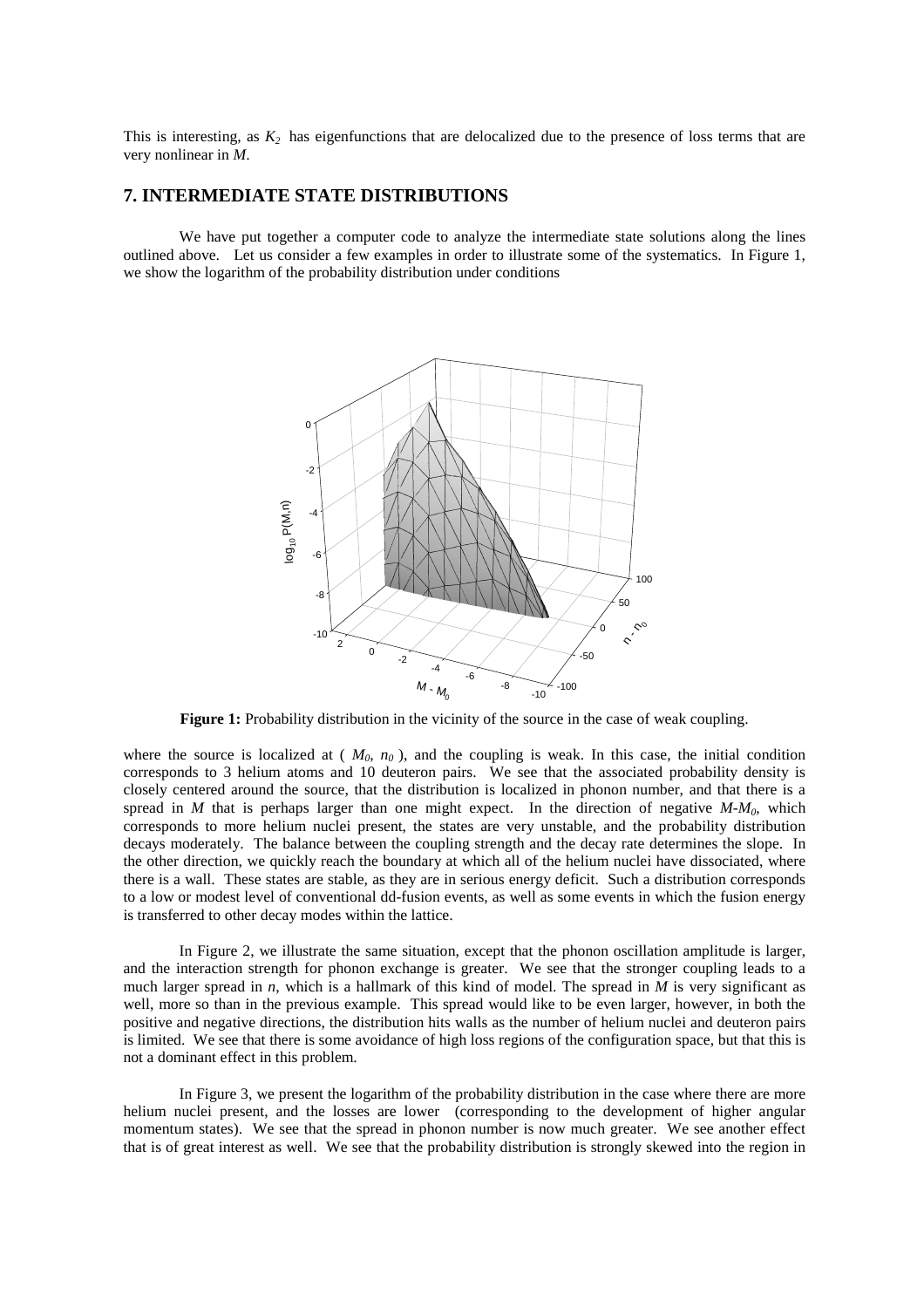which  $M-M_0$  is positive, avoiding the region in which  $M-M_0$  is negative. The avoided region is where deuterons have fused to helium, and where the system has more energy than the local basis state energy, and hence where many decay processes are allowed. The probability distribution is seen to be favoring low-loss regimes, and hence minimizing the overall loss. This is very interesting, and appears to be a fundamental characteristic of this quantum system.



**Figure 2:** Probability distribution in the vicinity of the source in the case of moderate coupling.



**Figure 3:** Probability distribution in the vicinity of the source in the case of strong coupling. Only a restricted range in *n-n<sup>0</sup>* has been included in the plot.

The spread of the distribution in phonon number increases as the strength of the coupling, and decreases under conditions in which the loss is large. It is possible to develop some intuition from these results as to how this problem works. The part of the Hamiltonian that describes fusion and dissociation transitions in this context serves as a kind of kinetic energy operator for the problem. The solutions appear to be outwardly oscillatory away from the source. As long as the probability amplitude avoids lossy regions,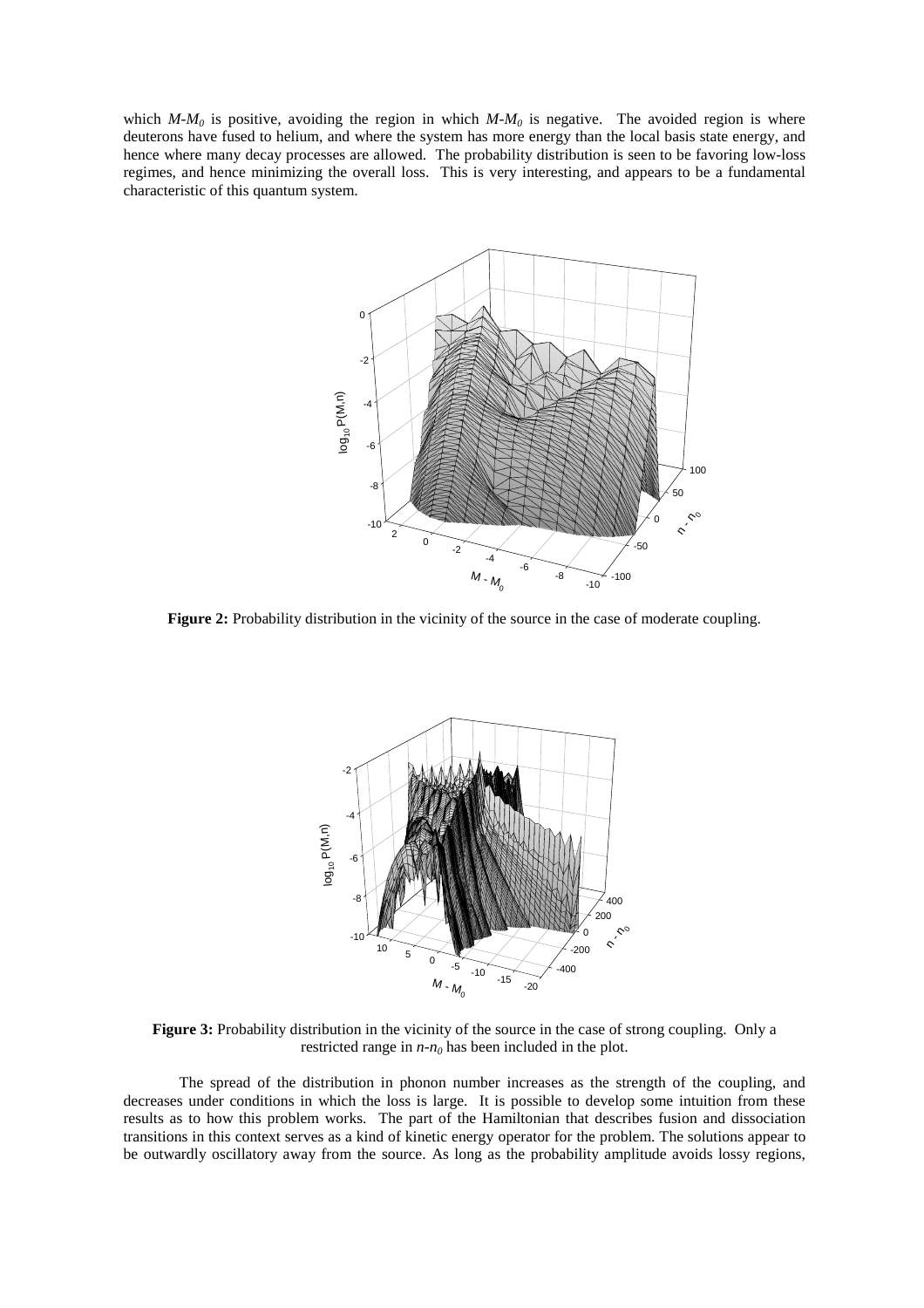then there appears to be a flow from the source into the positive *M-M<sup>0</sup>* corridor, confined on one side by a wall, and on the other side by an impedance mismatch associated with a high loss region. This flow is increased by a stronger coupling between the states, and inhibited only by the boundary loss. Our calculations so far have indicated that the transport of probability amplitude through the corridor can easily extend for more than a thousand quantum numbers in *n-n0*. Altogether this is indicative of a rather efficient mechanism for coupling excitation and energy between the nuclear and phonon degrees of freedom.

## **8. STABILITY OF THE COMPACT STATES**

The formulation and results given above allow us to re-examine the question of the stability of the compact states in light of the solutions that we have obtained. Stability can be assessed from two different points of view. On the one hand, we may look at the average loss rate for the intermediate probability distribution, and judge the stability of the compact states based on the resulting decay rate per site. We discussed above that most of the probability distribution is in the low-loss regime corresponding to the system being in relative energy deficit, in which the channels through which the compact states might separate by recoil are closed. Loss numbers estimated based on the presumption that recoil occurs freely wherever energetically allowed show that the stability improves dramatically as a function of the ability of the distribution in *M* and *n* to localize in regions of stability. We have seen up to three orders of magnitude improvement in the decay rate as measured in this way.

On the other hand, we might look at the stability of the compact states as measured by whether the exchange terms lead to a net positive or negative energy contribution as measured by

$$
\langle V \rangle = \left\langle \Psi_2 \Big| \sum_{n'} \left( \Sigma_+ + \Sigma_- \Big) V_{nn'} \delta_{nn'} \Big| \Psi_2 \right\rangle \right\} \tag{40}
$$

This interaction energy is negative under most conditions, which corresponds to the local exchange interaction being attractive. This argues in support of the compact states being localized. The corresponding local exchange energy that we have seen in the calculations done so far has approached 1 MeV. This argument needs to be developed further, but these results support the premise that stable compact states exist in the case of the many-site problem. It remains to establish precisely the conditions under which they are stable, however, the present results is indicative that only a relatively small number of sites are required for this to be so. Such a result is consistent with what we found when considering the two-site problem.

#### **9. THE OVERALL PICTURE**

The new results that we have described in this work leads to an overall picture that is somewhat different from that discussed earlier this year.<sup>[9]</sup> In the old picture, compact states could be developed at a continuum of energies ranging from the molecular state energy to the helium ground state energy. According to the present results, the compact states locally will have a significant localization energy which can be on the order of an MeV, and in addition a negative exchange energy that will produce a continuum of state energies which can extend down to the molecular state energy and below. It does not appear likely that the compact state energy distribution will extend down anywhere close to the helium state energy. There is no real reason for this to be the case, and our proposal that it might the case was clearly naïve.

Otherwise, the new overall picture is very much like what we described previously. Weak coupling leads to compact states with low angular momentum that are highly unstable against fusion reactions. Strong coupling with more than 10 sites with helium occupation interacting with a highly excited phonon mode begins to allow for the development of significant probability in states that are stabilized by virtue of energy deficiency. The associated loss modes include fusion reactions, simple deuteron-deuteron recoil, and the transfer of excitation to loss modes at other sites (such as alpha ejection and other low mass disintegration modes). Very strong coupling that involves large amplitude of local phonon-induced relative motion leads to high angular momentum compact states with very good associated stability, and this allows for the development of extremely large spread in *n*. In this regime, one might expect a large scale conversion of compact deuteron pairs to helium with the reaction energy expressed as an increase in the phonon number of the highly excited phonon mode.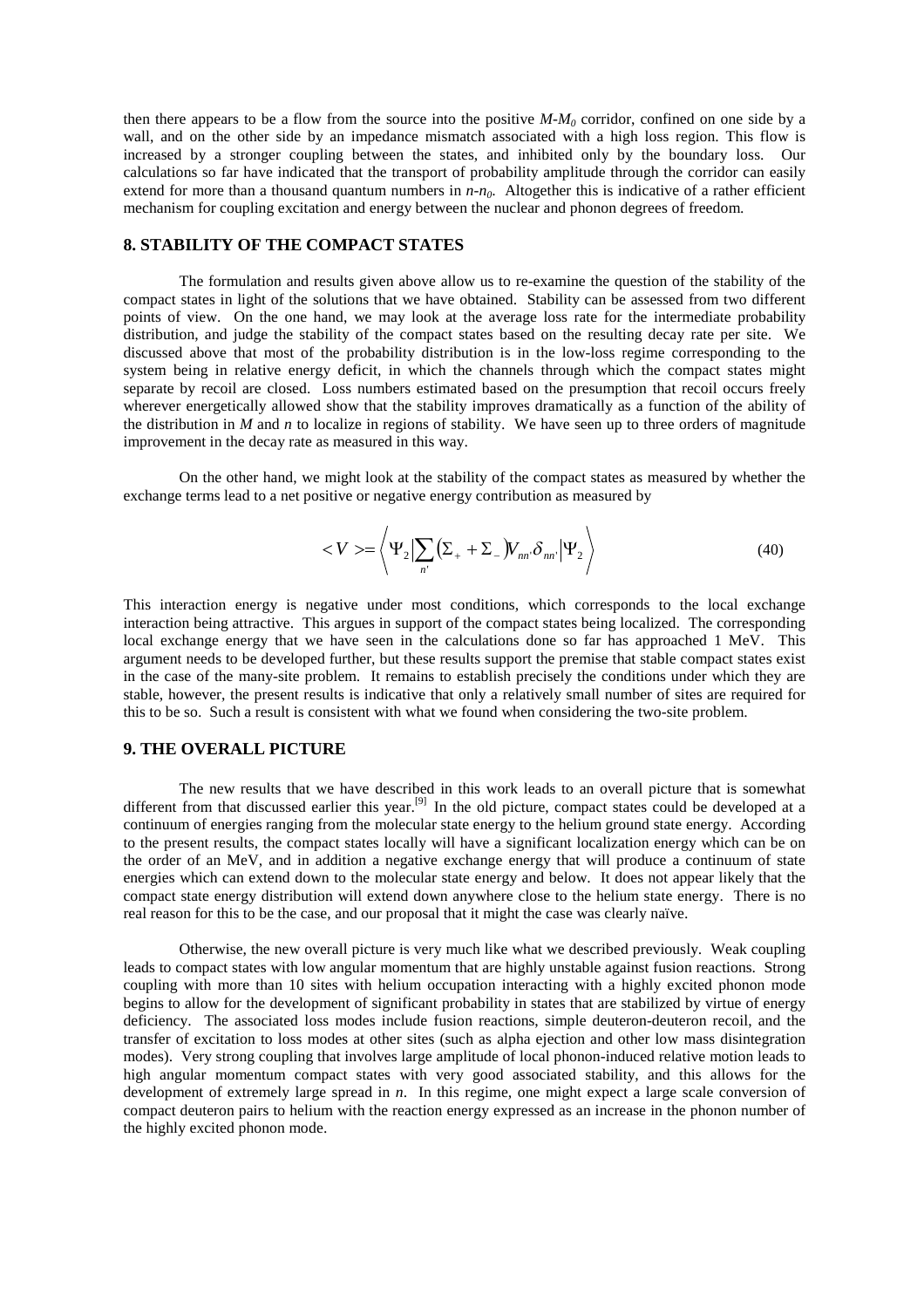A high level macroscopic picture of the system might be proposed based on the models described above. Deuterium is loaded into a metal host through any one of a variety of methods. The ideal metal host maximizes the local molecular state concentration, which can be accomplished through a combination of high loading, the creation of a large number of host metal atom vacancies, and through heating in the case that the molecular state energy is more than a few kT. Transitions to compact states are mediated through the presence of very strong excitation of an optical phonon mode, or any relevant hybrid electron-phonon mixed mode, such that deuterons are moved toward and away from each other when they are very close on a nuclear scale (albeit by a very small amount). To achieve high optical phonon excitation might be done in any number of ways. In many experiments, deuterium is fluxed through the metal deuteride. We have proposed previously that when deuterons transport down a sudden chemical potential barrier, that efficient optical phonon generation will result when the barrier is more than about 50 meV. Such differences in the local chemical potential are present between different crystallites within a homogeneous metal deuteride. Fluxing deuterons through a metal bilayer is expected to generate optical phonons even more efficiently, and experiments based on this method appear to give very interesting results. Precisely what physical phenomena are expressed depends on a variety of details, such as the level of optical phonon excitation, how many molecular states are occupied within an optical phonon mode, as well as how many helium nuclei are situated in useful sites –most or all of which are presently uncontrolled experimental variables.

The basic picture also applies to the <sup>3</sup>He reaction branch, in which proton deuteron molecules and compact states dominate the new physics. There is presently no experimental evidence in support of a proton deuteron compact state analog of the Kasagi state. One would hope that this problem might be addressed. Heat production in mixed proton and deuteron systems should be accompanied by the production of  ${}^{3}$ He through the mechanisms indicated. To date, no evidence has been developed in support of the presence of  $3$ He in association with light water experiments. Due to the absence of strong-force mediated fusion pathways for the proton-deuteron reaction, the stability of the compact states is much improved relative to the two-deuteron system. The models discussed here should apply with appropriate modifications to the protondeuteron problem, and based on what we might surmise based on the discussions above, the proton deuteron system should be much more favorable in terms of the generation of compact states, the stability of them, and the possibility of making heat and inducing dissociation in neighboring atoms with low dissociation energies. Given the lower reaction energy, and the absence of strong-force fusion channels, the proton-deuteron system will likely be harder to diagnose. Experimental demonstrations of mechanisms will be more challenging in general.

#### **10. DISCUSSION**

Our discussion above has focused on the generalization of the resonating group method from the vacuum case to include the lattice. Within this formulation phonon exchange occurs during a nuclear reaction, which has little impact on first-order reactions. New second-order site-other-site reactions are predicted within this formulation. During the past several years, we have studied various models for two-site interactions and also for many-site interactions. The null reaction in which the fusion of a deuteron pair at one site is coupled to the dissociation of a helium nucleus at another site is clearly the most important such reaction in metal deuterides. We concluded some time ago that when the helium nucleus dissociates to form a deuteron pair, the deuteron pair introduced in close proximity has difficulty separating. The same Coulomb barrier that makes tunneling together from atomic distances difficult also inhibits the tunneling apart of two deuterons that happen to have been created within fermis of one another. This argument would suggest that new two-deuteron compact states should form within the model.

We have commented previously that the compact states within the model may be observable in accelerator experiments. We have proposed that the Kasagi effect<sup>[10]</sup> (apparent three-body ddd-fusion) may be due to a fast incident deuteron striking a deuteron pair in a compact state

$$
d + (d + d)_{\text{compact}} \to p + n + \alpha \tag{41}
$$

Stable compact states would have a high angular momentum. The presence of a high two-body angular momentum would inhibit the two-body exit channels.<sup>[4]</sup>

The many-body model that results appears to describe a complicated situation. Deuteron pairs in molecular states within the metal can make transitions to compact states in a "slow" version of the null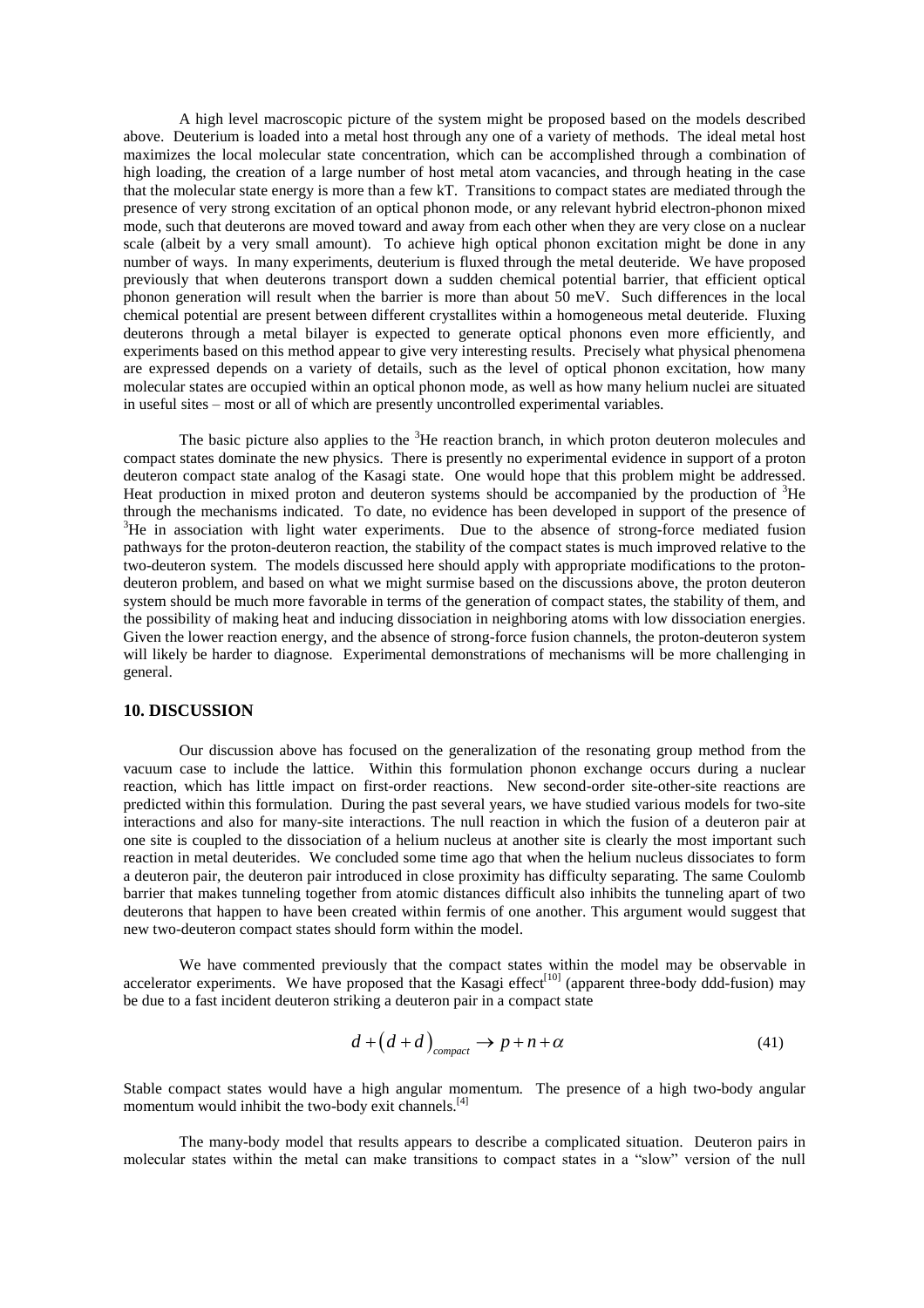reaction, but only when a strong component of optical phonon excitation is present. Null reaction transitions between compact two deuteron states are very fast. In the limit that only a few phonons are exchanged in each interaction, the compact states produced are unstable against the normal dd-fusion reactions (leading to  $p+t$  and  $n+\delta$ He). In this case, only compact states with energy near the molecular state energy are occupied, and dd-fusion reaction products would be observed. In this case also, a fusion reaction at one site can couple to a disintegration event at another site, leading to alpha ejection and the emission of other low mass ions. In the  $p+d$  version of the model, the compact proton-deuteron states are much more stable. Nevertheless, there

are many other-site disintegration paths available to take up the energy for a compact  $p + d \rightarrow^3 He$  fusion at one site.

When the local relative motion between deuterons becomes large (on the order of several fermis), then many phonons can be exchanged, and the accessible compact states are stabilized against conventional fusion reaction pathways (by the centripetal potential barrier). This should allow for a large quantum spread of the mixed states in phonon number, in which case pathways open for tritium production, or helium production if the spread is even greater.

We have focused on the simple two-site model in order to illustrate the basics of what is required of a model in order to show the effects under discussion. We have succeeded in outlining how phonon exchange works within the framework of a simple scalar nuclear interaction model. The two-site model does not appear to lead to compact two-deuteron states, based on the solutions that we have obtained so far. The reason seems to be that the coupling in the case of two sites is just too weak.

We have recently formulated the many-site version of the problem. It is clear from the discussion given above that the current version of the many-site problem is much richer than what we speculated about previously. We have made a connection between the underlying coupled-channel problem of the lattice resonating group method, and a many-site Dicke Hamiltonian similar to what we proposed previously before we became aware of the possible existence of two-deuteron compact states. We have formulated the intermediate state problem as a Schrodinger picture flow problem between different sectors in Hilbert space. An initial set of models that implement the flow problem have been implemented, and the results begin to illustrate how things work within the model. The inclusion of loss within the flow problem is a critical component of the problem. The probability distribution in the intermediate sectors is seen to avoid regions of high loss where possible, and a low-loss corridor appears to form in the configuration space of the Dicke number *M* and phonon number *n*. This has led to the proposal of a new mechanism for the exchange of nuclear and phonon energy.

Future work on the model needs to be focused on developing predictions that can be tested in detail against experiment. In part, this will require encouraging the experimental community to develop wellcharacterized experiments, so that an apple-to-apple comparison between theory and experiment might be made. An important goal of the theoretical work is to develop an applied physics or engineering level description of the problem, so that we might be able to design new systems for applications.

#### **REFERENCES**

- [1] J. A. Wheeler, *Phys. Rev*. **52** 1107 (1937). J. R. Pruett, F. M. Beiduk and E. J. Konopinski, *Phys. Rev.*, Vol. **77**, p. 628 (1950). H. J. Boersma, *Nucl. Phys.*,*.*Vol. **A135**, p. 609 (1969).
- [2] A. M. Lane and D. Robson, *Phys. Rev.*, Vol. **151**, p. 774 (1966). D. Robson and A. M. Lane, *Phys. Rev*., Vol. **161**, p. 982 (1967). A. M. Lane and D. Robson, *Phys. Rev.*, Vol. **185**, p. 1403 (1969). R. J. Philpott and J. George, *Nucl. Phys*., Vol. **A233**, p. 164 (1974).
- [3] P. L. Hagelstein, ``A unified model for anomalies in metal deuterides,'' *Proceedings of the 8th International Conference on Cold Fusion*, May 2000 Lerici (La Spezia), Italy. Edited by F. Scaramuzzi, p. 363. P. L. Hagelstein, ``Theory for Anomalies in Metal Deuterides,'' *Trans. Am. Nucl. Soc.* Vol. **83**, p. 359 (2000).
- [4] P. L. Hagelstein, ``Anomalous Energy Transfer,'' *Proceedings of the Seventh International Conference on Cold Fusion*, April 1998, Vancouver, Canada . Edited by Eneco, Inc. Salt Lake City, Utah, USA. P. L. Hagelstein, *Bull. APS* Vol. **45**, p. 235 (2000).
- [5] G. P. Chambers, J. E. Eridon, K. S. Grabowski, B. D. Sartwell and D. B. Chrisey, ``Charged Particle Spectra of Palladium Thin Films During Low Energy Deuterium Ion Implantation,'' *J. Fusion Energy*, Vol. 9, p. 281 (1990).